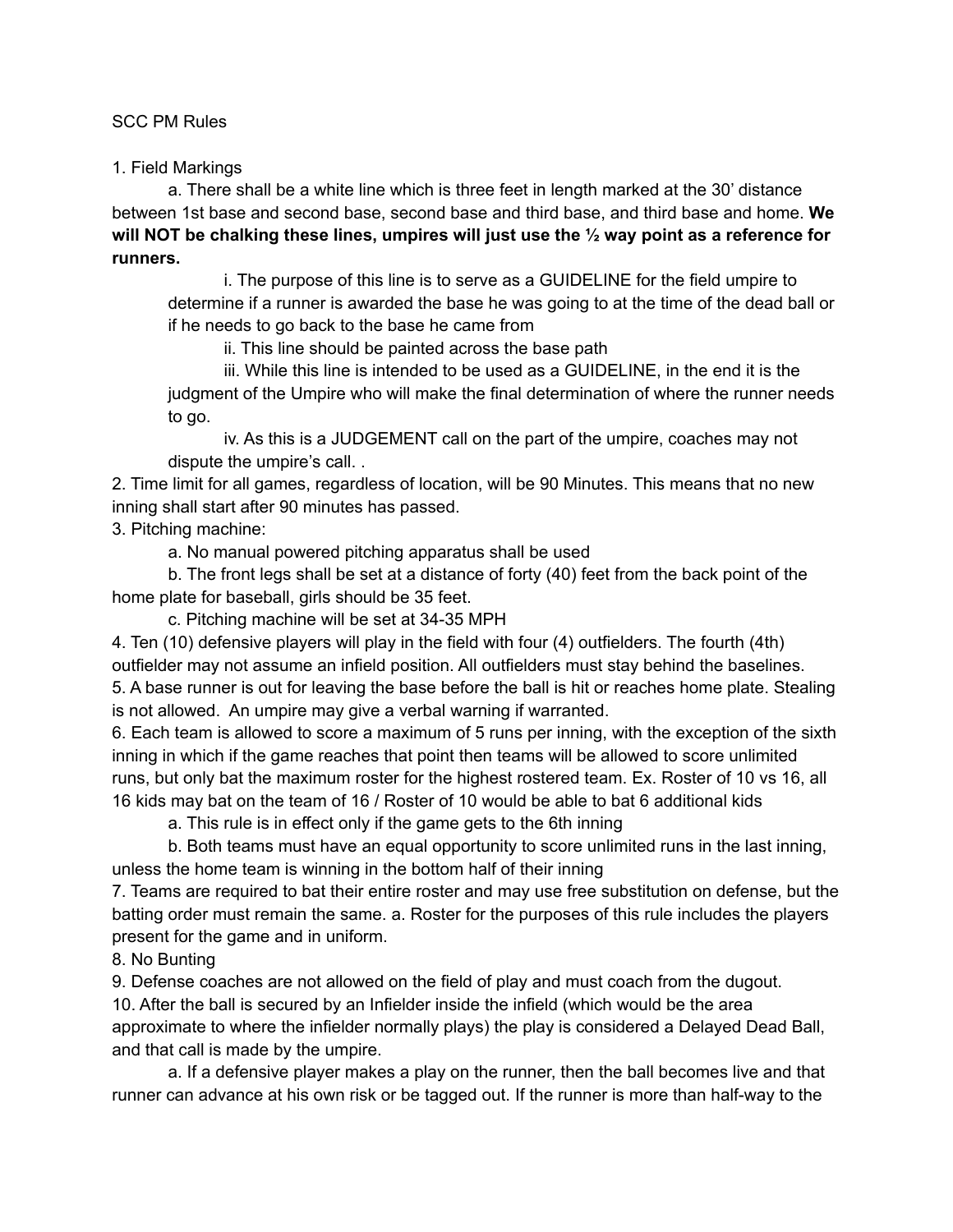next base at the time of the delayed dead ball, he will be awarded that base. If not, the runner goes to the last attained base.

b. Umpire's call is final

c. Players can score from 3rd on an overthrow at 1st / 2nd / 3rd / etc, however not on a pass ball from machine to catcher.

i. Rule still is in play they must be past the line before the ball is back in the Infield

11. No intentional walks

12. The infield fly rule is NOT in effect

13. The batter shall receive a maximum of (5) pitches or three (3) swinging strikes.

a. If at any time the umpire determines that a pitch was not hittable then the umpire may award the batter an extra pitch. However, if the batter swings at the ball then that pitch does count as one of his 5.

b. If on the 5th pitch the batter hits the ball foul, then he will get another pitch to hit. This will continue until either the batter swings and misses, puts the ball into play or in the umpire's judgment looks at too many strikes without swinging

14. The defensive player listed as the pitcher must have one foot in the pitching circle, no closer than parallel to the pitching machine and cannot leave the pitching circle until the ball is hit.

a. Pitcher must wear a helmet

15. Courtesy runner for the catcher of record only from the previous inning.

a. The courtesy runner must be the player that made the last batted out.

b. If no outs have been recorded, the courtesy runner will be the last batter from the previous inning.

c. PLEASE USE courtesy runners so catchers can get equipment on and we can keep games moving along

16. When a batted ball hits the pitching machine (including the electrical cord that is hanging off the machine, then the ball is dead, the batter is awarded first (1st) base and all runners on base will be allowed to advance one base.

a. If the ball hits the electrical cord that is on the ground, it shall still be a live ball.

17. Home team needs to supply one umpire

18. Bases will be set at 60 feet

19. Runners can only take one base on an overthrow and no more than 2 overthrows per play 20. Games will be 6 innings in length or time limit. Any game that is shortened due to time, weather, darkness, etc..

a. The new inning begins when the third out in the bottom half of the previous inning is made.

21. It is the responsibility of the head coach (or acting head coach) to ensure that players, coaches and fans exhibit proper sportsmanship **at all times**. Ejected players, fans and coaches will be required to depart the field of play immediately. Failure to oblige will result in forfeiture of the game.

a. If a player, coach or fan gets ejected for any reason they are automatically suspended for the next SCC game. It is the responsibility of the head coach to enforce this.

**b. Coaches, it is 100% up to you to make sure your fans are acting appropriately and at NO point saying anything negative toward our umpires.**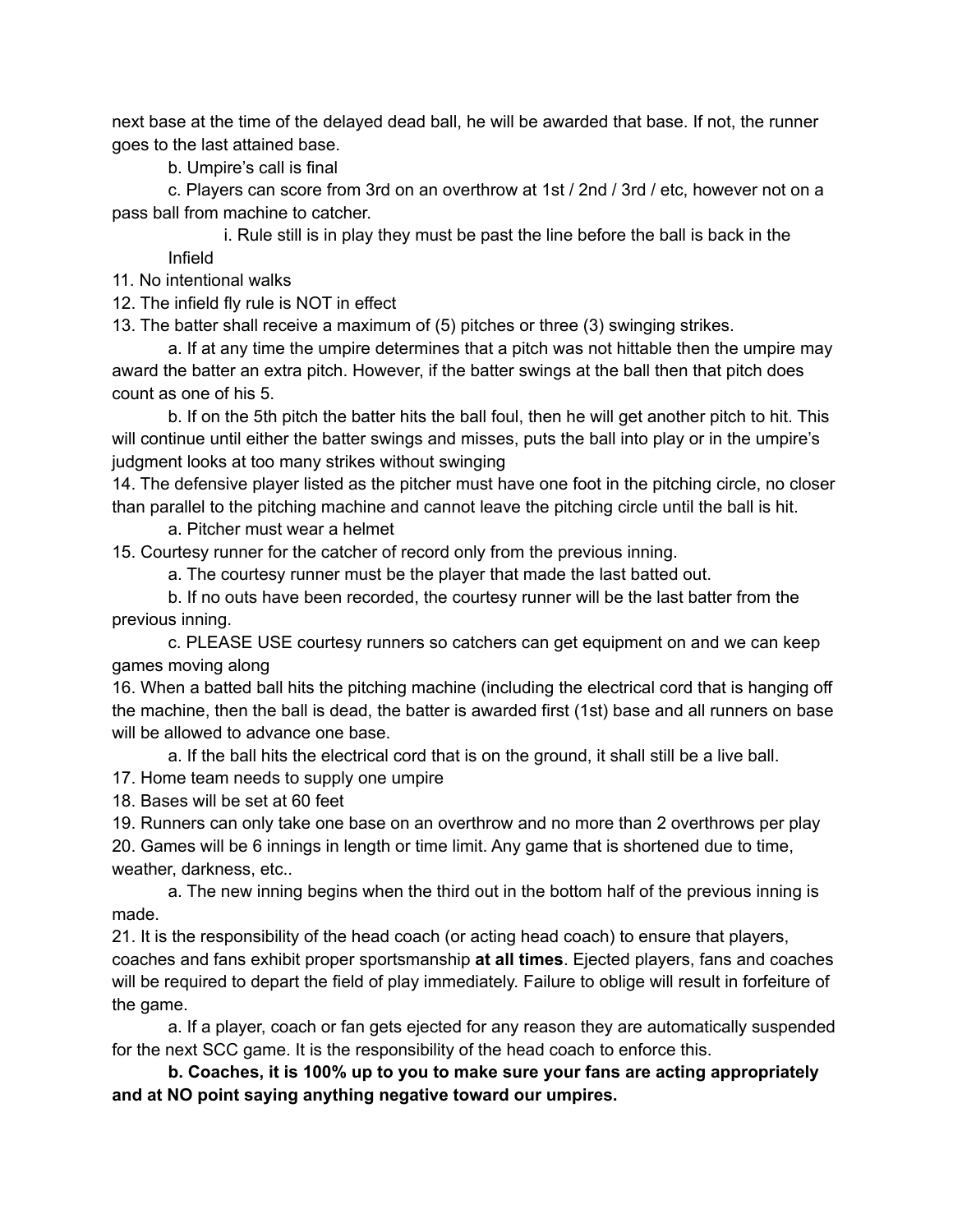## 22. Rosters

a. A player cannot be rostered (or play) on multiple teams within an age group regardless of the division(s).

i. Exception: If your team will have less than 6 players, we will allow 2 players to be pulled from another team - Any added players must bat last and play the OF.

23. **Game Speed** - One major goal this year is to keep our games moving. A batter may see up to 5 pitches in 1 AB, obviously more if they have a full count and have a few foul balls. A batter may also be out after 3 pitches, on a strikeout of 3 pitches.

## **Additional Notes / Rules**

- Batters may get as many bases as they are able, it is up to the coach to send runners as in the past the umpire had to signal if you could get an additional base, that is NOT the case anymore.
- Overthrows can result in runners scoring from 3rd base
- All Girls softball infielders are required to wear a facemask